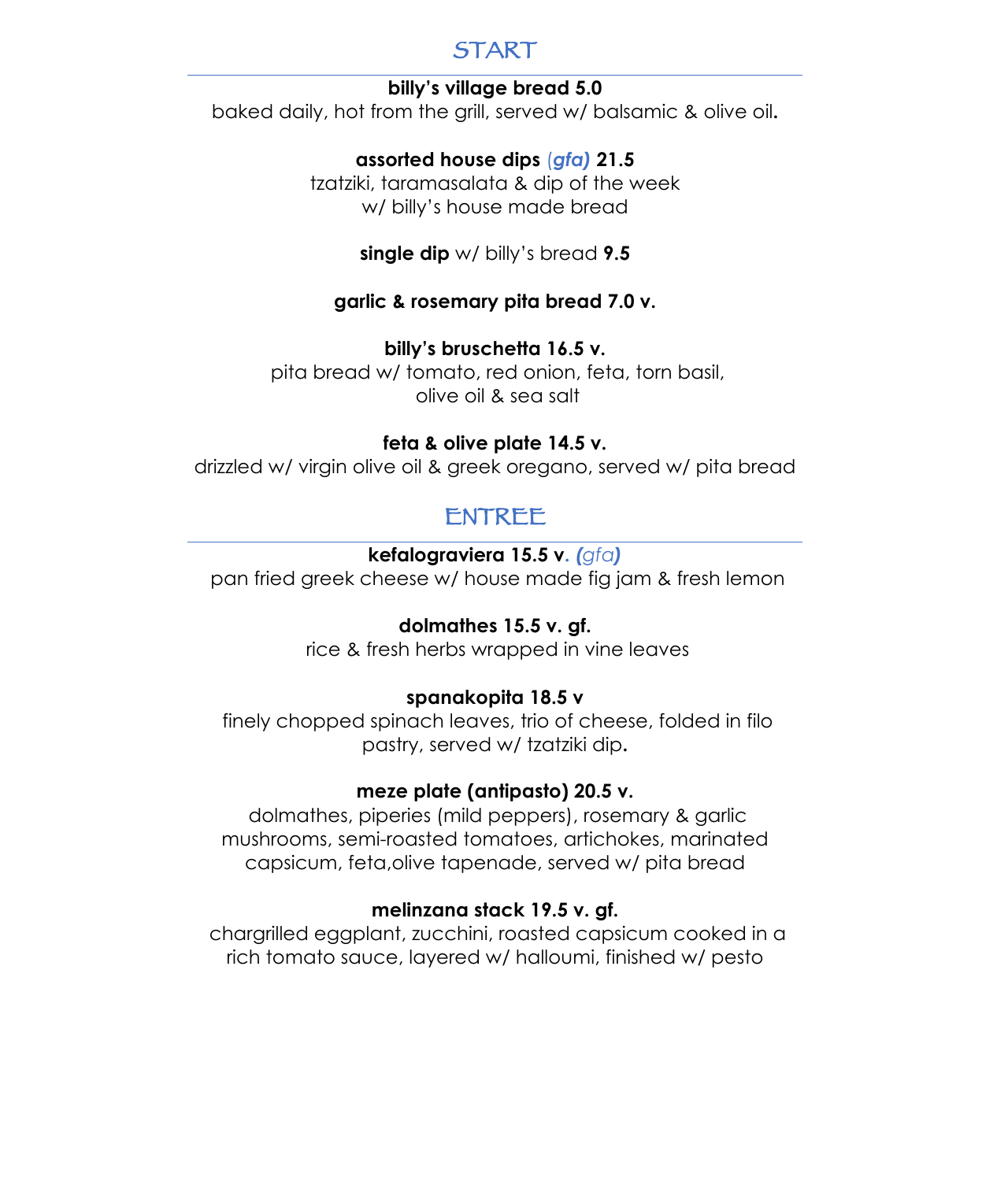# FROM THE OCEAN

#### **atlantic salmon 34.5 gf.**

served w/ creamy potatoes, fresh asparagus & drizzled with pesto

#### **calamari e**. **22.5, m. 31.0** *(gfa)*

tender pieces of calamari, lightly fried, served w/ petite salad

#### **black lip mussels e. 24.5, m. 34.5 gf.**

steamed open in a tomato, basil, chilli broth, served w/ village bread

#### **seafood hot pot 38.5 gf.**

medley of fresh seafood pan-fried w/ garlic, chilli, tomato & fresh herbs

#### **saganaki prawns 39.5 gf.**

pan-fried w/ garlic, chilli, tomato, fresh herbs, finished w/ feta, served w/ rice

#### **garlic prawns 39.5 gf.**

tossed in a creamy, garlic sauce, served w/ rice

#### **chargrilled prawns 39.5 gf.**

king prawns grilled, served w/ a rocket & cherry tomato salad

#### **pasta marinara 34.5**

fresh seafood melded w/ a tomato, wine & fresh herb sauce, and a hint of chilli

**SIDES - greek salad, chips 9.5, mediterranean vegetables 10.5**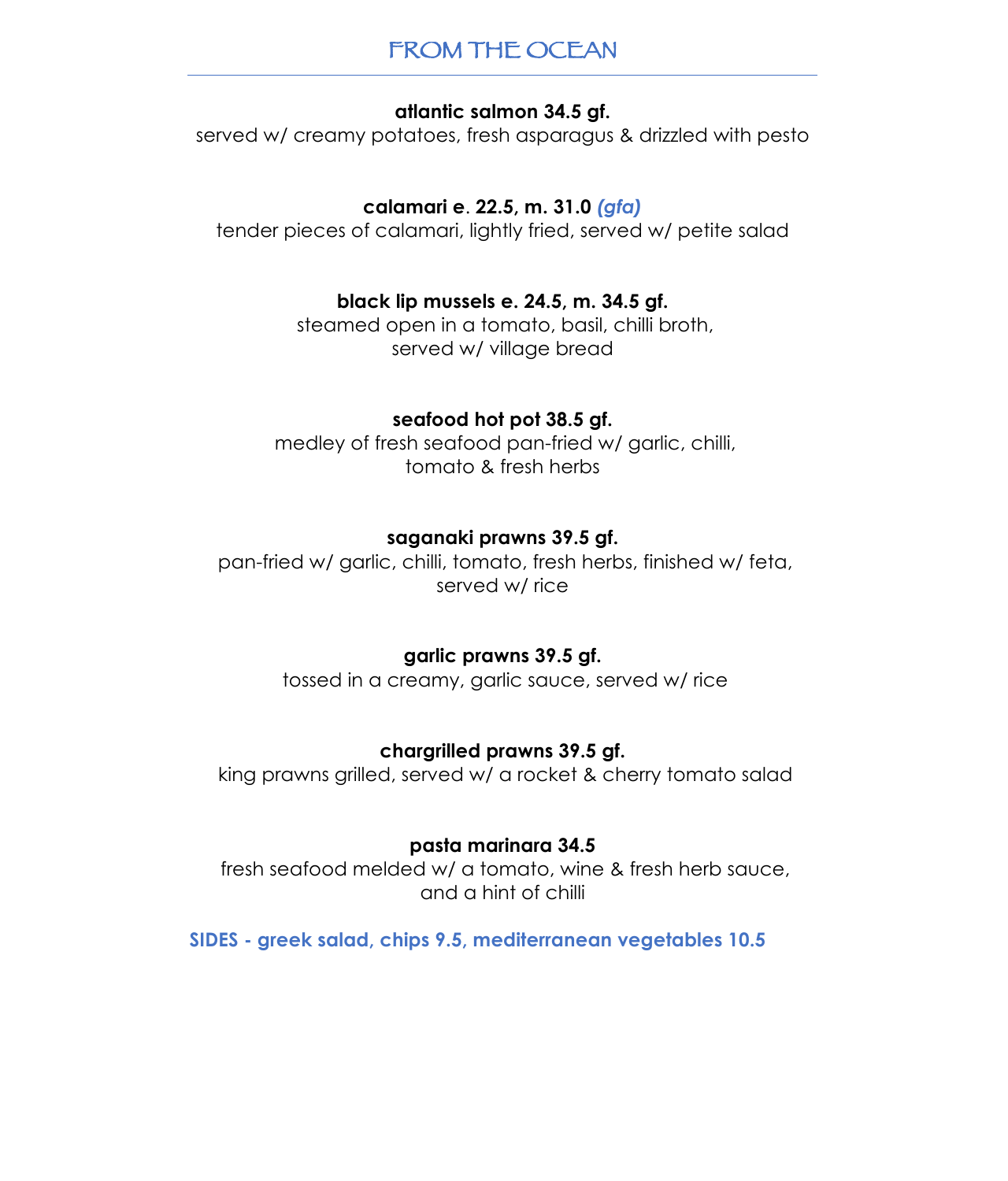# FROM THE FARM

#### **twice baked lamb shanks 34.5 gf.**

w/ carrot & celery, cooked in a red wine & orange sauce, served w/ potato mash

#### **paithakia (lamb cutlets) 46.5 gf.**

cowra lamb cutlets grilled, served w/ tzatziki, & lemon, oregano & rosemary potatoes

#### **moussaka 28.5**

potato & eggplant layers, w/ beef bolognaise, béchamel sauce, and a side greek salad

#### **vegetarian moussaka 28.5 v.**

potato slices, zucchini, eggplant & quinoa, topped w/ béchamel, served w/ a side areek salad

## **souzoukakia (greek meatballs) 31.5**

beef & herb meatballs on potato mash w/ tomato concasse

## **marinated chicken tenderloins 32.5 gf.**

served w/ a vegetable ragu, drizzled w/ basil pesto

# **lamb souvlaki 33.5 gf.**

lamb skewers chargrilled, served w/ rosemary potatoes & tzatziki dip **or souvlaki duo** (chicken & lamb) **33.5 gf**

## **lamb shank pasta 32.5**

boneless lamb shank cooked slowly w/ tomato & basil sauce

## **vegetarian pasta 29.5 v.**

mediterranean vegetables tossed w/ a rich tomato sauce

## **pasta bolognese 26.5**

sprinkled w/ fresh parmesan

**SIDES - greek salad, chips 9.5, mediterranean vegetables 10.5**